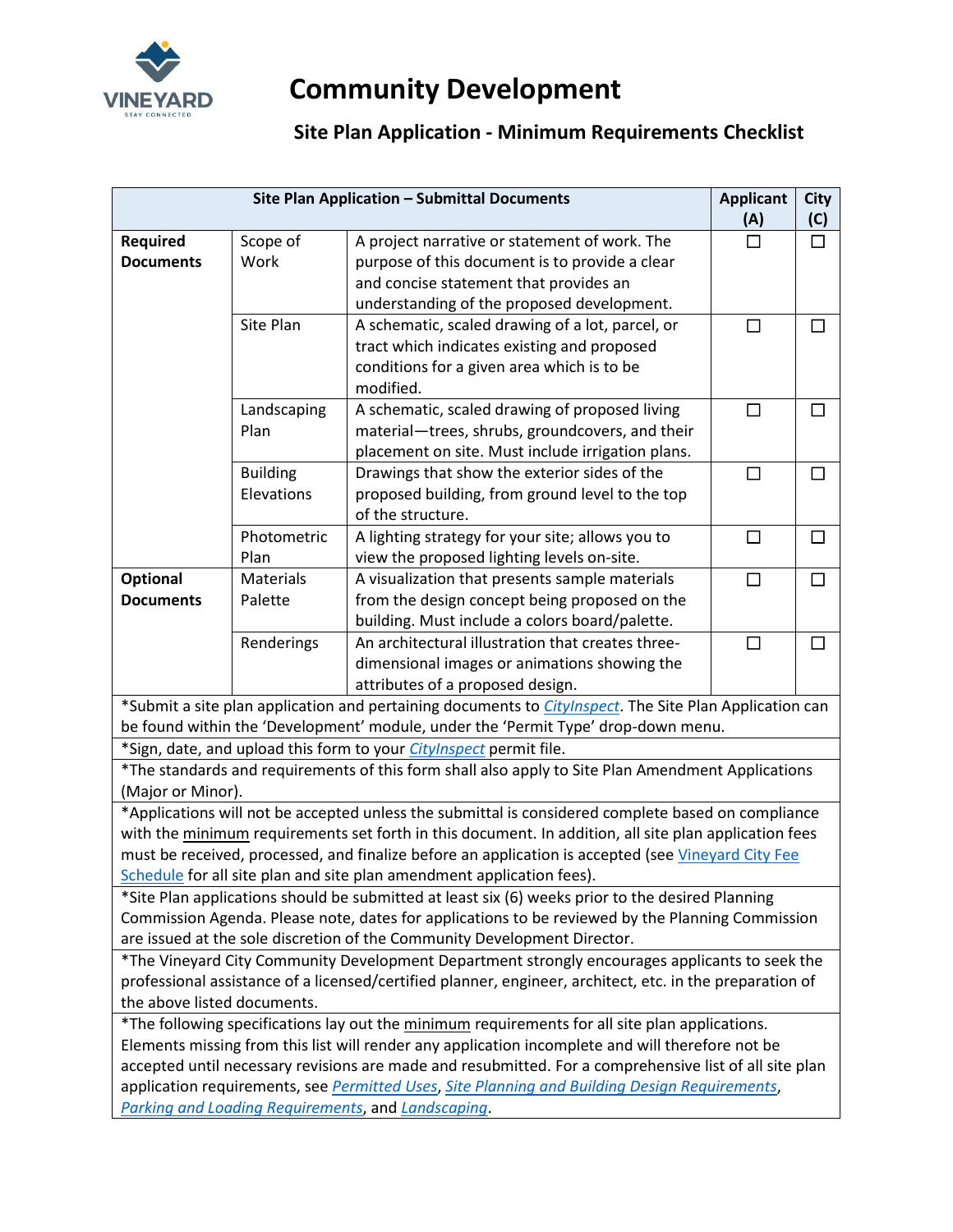| Required Document: Scope of Work (Narrative) Submittal Specifications                    | (A)     | (C) |
|------------------------------------------------------------------------------------------|---------|-----|
| Statement describing the terms and conditions under which the property shall be          | П       |     |
| developed and maintained after development. Such statements shall include any            |         |     |
| conditions, performance standards, and other reasonable restrictions as may be necessary |         |     |
| to ensure the development and maintenance of the property in accordance with the         |         |     |
| approved development plan.                                                               |         |     |
| A description of the objectives to be achieved by the development concept.               | $\Box$  | Π   |
| Consistency with the General Plan and compliance with the Development Code and other     | П       |     |
| City codes and regulations.                                                              |         |     |
| Compatibility of proposed use with adjacent property/properties.                         | П       | П   |
| Site and building design with exterior lighting with reference to adjacent properties.   | П       | П   |
| Address ingress and egress to the property and proximity to driveways and street         | Г       |     |
| intersections.                                                                           |         |     |
| Internal vehicular circulation including emergency and delivery vehicles.                |         |     |
| Pedestrian and alternative vehicle considerations for the proposed use.                  | and the |     |
| Volume and character of traffic as well as off-street parking and loading.               |         |     |
| Impact of public services, including utilities, schools, and recreation.                 |         |     |
| Screening and buffering of uses.                                                         |         |     |
| Proposed outdoor activities and/or storage.                                              |         |     |
| Hours of operation and number of employees.                                              |         |     |
| Noise, smoke, odor, dust, vibration, and/or illumination created by the proposed use.    |         |     |
| Additional information as requested.                                                     |         |     |

| <b>Required Document: Site Plan Submittal Specifications</b>                           |                             |                          |
|----------------------------------------------------------------------------------------|-----------------------------|--------------------------|
| Name and address/location of the development                                           |                             |                          |
| Vicinity Map showing area within 1/2 mile of the subject site.                         | П                           |                          |
| Name, address, and phone number of developer and/or property owner.                    | $\mathcal{L}_{\mathcal{A}}$ | $\overline{\phantom{a}}$ |
| Name, address, phone number, signature, and professional seal of engineer/architect or | П                           |                          |
| firm preparing plans.                                                                  |                             |                          |
| Date of plan preparation and subsequent revision dates.                                | E                           |                          |
| North arrow and scale of not less than 1" = 100'.                                      | Π                           | П                        |
| Legend of line-types, symbols, and hatches.                                            | I.                          |                          |
| All existing and proposed improvements.                                                | $\mathcal{L}$               | П                        |
| Above-ground structures (buildings, monument signs, fences, walls, etc.)               |                             |                          |
| Subsurface improvements (curb and gutter, asphalt, sidewalks, trails, etc.)            |                             |                          |
| Legal description.                                                                     |                             |                          |
| Zoning of all abutting and/or adjacent properties.                                     |                             |                          |
| Development schedule (including phasing schedule)                                      |                             |                          |
| Current dimensions of all property lines.                                              | $\overline{\phantom{0}}$    | $\overline{\phantom{a}}$ |
| Provide an interconnected system of open space areas.                                  |                             |                          |
| Location, identification, and dimensions of the following existing and proposed site   |                             |                          |
| elements:                                                                              |                             |                          |
| Existing adjacent and/or on-site streets and street right-of-way.                      |                             |                          |
| Proposed right-of-way dedications and improvements.                                    | L.                          |                          |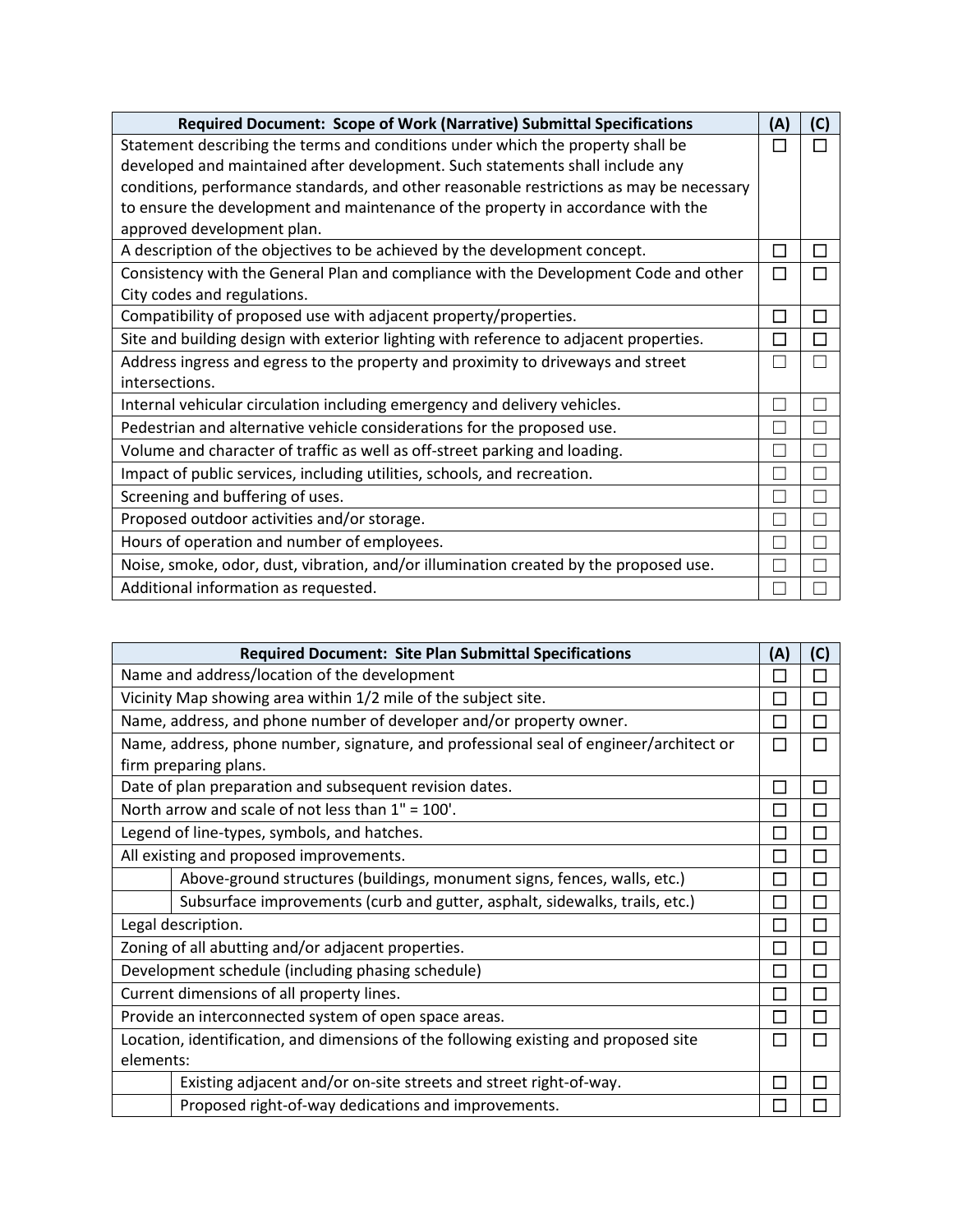| Proposed street cross-sections.                                                                                                              | $\Box$                      | П            |
|----------------------------------------------------------------------------------------------------------------------------------------------|-----------------------------|--------------|
| Existing and proposed ingress/egress points (indicate full access, right-in/right-out                                                        | □                           | П            |
| only, etc.)                                                                                                                                  |                             |              |
| On-site vehicular and pedestrian circulation elements (i.e., sidewalks, walkways,                                                            | □                           | П            |
| driveways, etc.)                                                                                                                             |                             |              |
| Provisions for ADA accessibility including, but not limited to wheelchair ramps.                                                             | □                           |              |
| Parking areas, vehicular and bicycle, including setbacks to property lines.                                                                  | □                           | П            |
| Bus stop locations designed in accordance with MAG Supplemental Detail A1260.                                                                | □                           | $\Box$       |
| All structures, including heights, dimensions, finish floor elevations, and setbacks.                                                        | $\Box$                      | □            |
| Fences and walls.                                                                                                                            | $\Box$                      | $\Box$       |
| Freestanding signage *All signage is reviewed through a separate permit                                                                      | П                           | $\Box$       |
| Existing and proposed fire hydrants, backflow prevention equipment, and FDC                                                                  | □                           | $\Box$       |
| Existing and proposed lighting (on and off-site).                                                                                            | $\Box$                      | $\Box$       |
| Detention/retention areas.                                                                                                                   | $\Box$                      | $\Box$       |
| Irrigation ditches, canals, and well sites.                                                                                                  | П                           | $\Box$       |
| Existing and proposed water features.                                                                                                        | $\Box$                      | $\Box$       |
| All ground materials distinctly labeled (asphalt, concrete, landscaping, etc.).                                                              | $\Box$                      | □            |
| Significant Rock outcroppings or other natural features.                                                                                     | $\Box$                      |              |
| Phase lines if phasing is being implemented.                                                                                                 | П                           |              |
| Show required visibility triangles at all intersections and driveways.                                                                       | $\Box$                      | $\Box$       |
| Site data table including the following calculations:                                                                                        | $\Box$                      | $\Box$       |
| Gross and net area of the site.                                                                                                              | □                           | $\Box$       |
| Total building floor area                                                                                                                    | $\Box$                      | $\Box$       |
| Building floor area by use-if a mix of uses is proposed.                                                                                     | $\Box$                      | $\Box$       |
| Percent of building coverage.                                                                                                                | $\Box$                      | $\Box$       |
| Parking calculations showing total number of spaces required and provided, by                                                                | $\Box$                      | П            |
| use, including ADA Accessible parking and bicycle parking.                                                                                   |                             |              |
| The occupancy of each proposed building.                                                                                                     | $\Box$                      | П            |
| Total pen Space/Landscaping area                                                                                                             | $\mathcal{L}_{\mathcal{A}}$ |              |
| Parking lot interior landscaping                                                                                                             | $\Box$                      | П            |
| Trash enclosures:                                                                                                                            |                             |              |
| Every parcel with a building or structure shall have a trash receptacle on the                                                               | □                           |              |
| premises. The trash receptacle shall be of sufficient size to accommodate the                                                                |                             |              |
| trash generated.                                                                                                                             |                             |              |
| The refuse collection area shall be located upon the lot to provide clear and                                                                | □                           | $\mathsf{L}$ |
| convenient access to refuse collection vehicles.                                                                                             |                             |              |
| The receptacle shall be screened from public view on at least three (3) sides by a                                                           | П                           |              |
| solid wall six (6) feet in height and on the fourth side by a solid gate not less than                                                       |                             |              |
| five (5) feet in height. The gate shall be maintained in working order and shall                                                             |                             |              |
| remain closed except when in use. The wall and gate shall be architecturally                                                                 |                             |              |
| compatible with the surrounding buildings and structures.<br>Freestanding refuse containers in retail or public areas which are intended for |                             |              |
| public use shall be constructed of cast concrete, ceramic, or wrought iron, with an                                                          | $\Box$                      |              |
| inset for a trash can and shall be constructed so as not to allow dispersal of the                                                           |                             |              |
| container or trash by the strong winds common to the area. The containers shall                                                              |                             |              |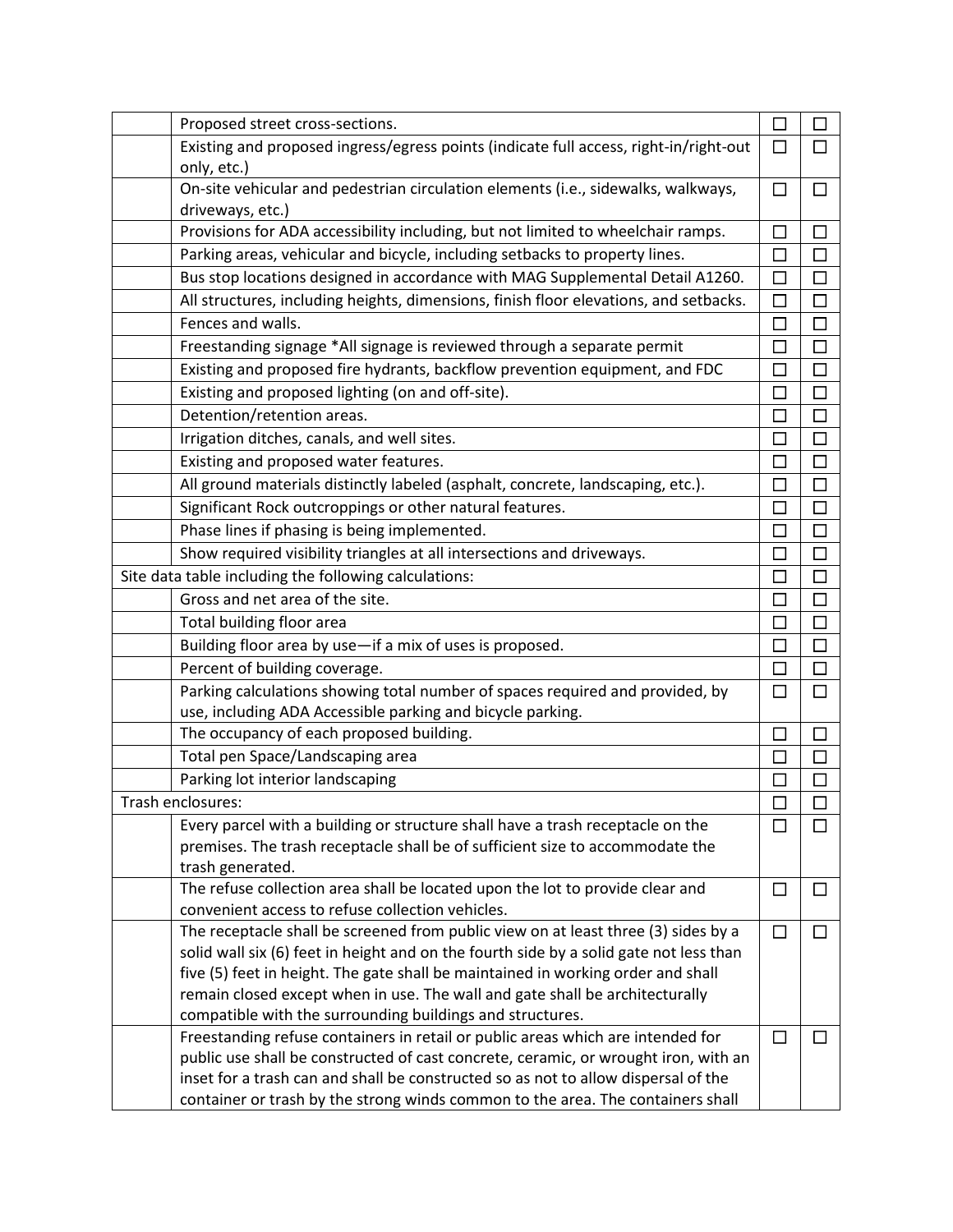| be natural in color and/or of a design commensurate with surrounding<br>architectural themes. |        |     |
|-----------------------------------------------------------------------------------------------|--------|-----|
|                                                                                               |        |     |
| Enclosures shall be constructed per Vineyard City standards and regulations.                  | П      |     |
| Additional requirements and/or restrictions may be applicable based on zoning                 |        |     |
| district.                                                                                     |        |     |
| Pedestrian access:                                                                            | П      | П   |
| All pedestrian walkways that traverse driveways or drive aisles shall be                      | П      |     |
| distinguished by a different material, stamping, etc.                                         |        |     |
| Preferred 5' walkway around all commercial buildings on site.                                 | $\Box$ | П   |
| All buildings shall have an orientation to the street to encourage a pedestrian               | П      |     |
| relationship.                                                                                 |        |     |
| Interior circulation pattern, and the separation between pedestrians and vehicles             | □      |     |
| shall be designed to maximize safety and convenience.                                         |        |     |
|                                                                                               |        |     |
| <b>Site Plan Notes</b>                                                                        | (A)    | (C) |
| All utility lines less than 69KV shall be undergrounded with the first phase of               | П      |     |
| development.                                                                                  |        |     |
| All mechanical equipment shall be screened/concealed from street view.                        | П      | П   |
| Plants located within required sight visibility triangles shall be pruned regularly to permit |        |     |
| unobstructed vision. Plant material shall be maintained to be lower than 3' (shrubs) or       |        |     |
| taller than 7' (bottom of tree canopy).                                                       |        |     |
| Future development pads within master planned developments shall be covered for dust          | $\Box$ |     |
| and weed control at time of development.                                                      |        |     |
| All developments shall be maintained in conformance with the approved site plan and           | П      |     |
| landscape plan. Any changes thereto shall require approval of Vineyard City.                  |        |     |
| This project is subject to the current Vineyard City Engineering Requirements, General        | П      |     |

| <b>Required Document: Landscape Plan Submittal Specifications</b>                            |                 |     |
|----------------------------------------------------------------------------------------------|-----------------|-----|
| Location of all landscape material (organic and inorganic), lighting, and site furnishings.  |                 |     |
| Botanical and common names of plant material.                                                |                 |     |
| Size of plantings at time of installation.                                                   |                 |     |
| Description of irrigation system. Show preliminary backflow preventer location(s).           |                 |     |
| Planting Data Sheet included on all landscape sheets.                                        |                 |     |
| Locations of all backflow prevention devices. Devices smaller than 3' screened with round-   | <b>Contract</b> |     |
| topped wire mesh enclosure, painted green.                                                   |                 |     |
| Square footage of landscaping in any right-of-way.                                           |                 |     |
| Designate and provide detail of all street median improvements (as applicable).              |                 |     |
| Location of preliminary easements, preliminary utilities, and above grade                    |                 |     |
| retention/detention basins.                                                                  |                 |     |
| Blow-up plan views of all usable open space areas and areas with decorative paving           |                 |     |
| indicating the surface design and location of all amenities therein.                         |                 |     |
| Elevations and/or details indicating color and design of all proposed site amenities.        |                 |     |
| <b>Planting Notes</b>                                                                        | (A)             | (C) |
| Plants shall be drought tolerant and well-suited to the soil conditions of the project site. |                 |     |
| A fully dimensioned comprehensive landscaping plan shall include, but not be limited to:     |                 |     |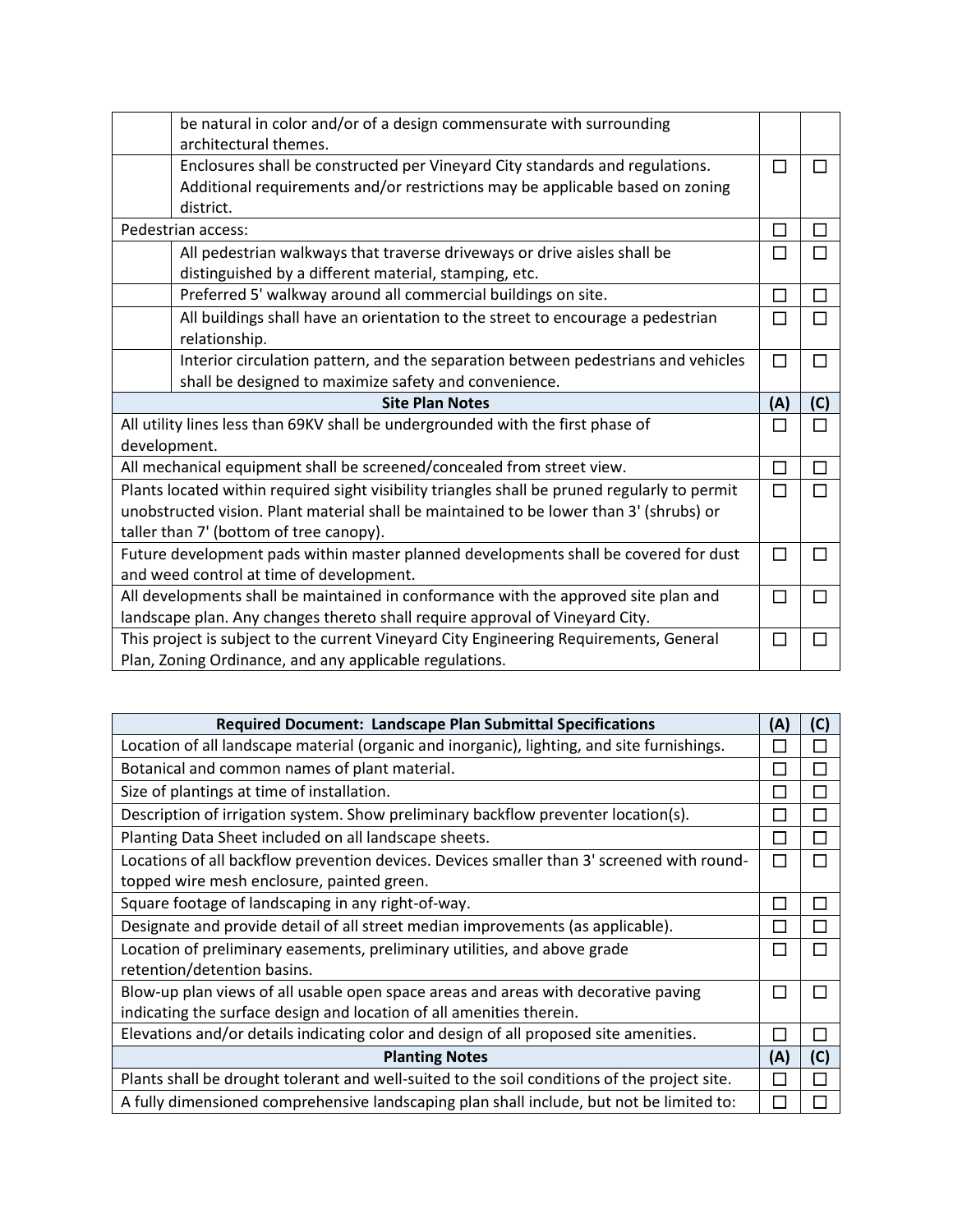| List of plants                                                                                                                                   | $\Box$ | П              |
|--------------------------------------------------------------------------------------------------------------------------------------------------|--------|----------------|
| Size of plants                                                                                                                                   | □      | □              |
| Location of plants                                                                                                                               | □      | $\Box$         |
| Irrigation plan                                                                                                                                  | $\Box$ | $\Box$         |
| Hardscape (locations and calculations)                                                                                                           | $\Box$ | $\Box$         |
| Minimum caliper for all trees shall be 2" and minimum shrub size shall be five (5) gallons.                                                      | $\Box$ | $\Box$         |
| All evergreen trees shall be a minimum of 6 feet in height.                                                                                      | $\Box$ | $\Box$         |
| Vineyard City may require that landscaping plans be prepared by a registered landscape<br>architect.                                             | $\Box$ | $\Box$         |
| When inorganic ground cover is used, it shall be in combination with live plants.                                                                | $\Box$ | □              |
| All landscaping shall have an automatic irrigation system.                                                                                       | $\Box$ | $\Box$         |
| All required landscaping shall be properly installed, irrigated, and maintained prior to use<br>inauguration or occupancy.                       | $\Box$ | $\Box$         |
| The property owner and/or lessee shall be responsible to install/maintain all landscaping<br>within the right-of-way adjacent to their property. | $\Box$ | $\Box$         |
| Maintenance of approved landscaping shall consist of regular, automatic watering,                                                                | $\Box$ | П              |
| pruning, fertilizing, clearing of debris and weeds, the removal and replacement of dead                                                          |        |                |
| plants, and the repair and replacement of irrigation systems and integrated architectural                                                        |        |                |
| features. The applicant shall provide water requirements for all plant material.                                                                 |        |                |
| Turf shall be limited to 60% of the total landscaped area.                                                                                       |        |                |
| At Intersections: Landscaping along all streets and boundaries shall be limited to a height                                                      | П      | $\blacksquare$ |
| of not more than three (3) feet within the area required for minimum sight distance as                                                           |        |                |
| specified in the AASHTO Policy on Geometric Design for the following intersections.                                                              |        |                |
| A vehicular trafficway or driveway and a street;                                                                                                 | $\Box$ | $\Box$         |
| A vehicular trafficway or driveway and a sidewalk;                                                                                               | $\Box$ | $\Box$         |
| Two or more vehicular traffic ways, driveways, or streets.                                                                                       | $\Box$ | $\Box$         |
| Hanging limbs and branch growth shall be maintained 13 feet above streets and 8 feet                                                             | $\Box$ | П              |
| above sidewalks.                                                                                                                                 |        |                |
| A fifteen-foot clear space is required around all fire suppression equipment. No plants                                                          |        | $\Box$         |
| may be installed that will encroach upon this clear space when mature.                                                                           |        |                |
| A minimum ratio of 1 tree and 10 shrubs for ever 20 feet of street frontage; or 1 tree and                                                       |        |                |
| 10 shrubs for every 40 feet of street frontage for residential subdivisions.                                                                     |        |                |

| <b>Required Document: Building Elevations</b>                                                                   |  |  |
|-----------------------------------------------------------------------------------------------------------------|--|--|
| Drawing, to scale, of all sides of all buildings proposed.                                                      |  |  |
| Elevations labeled by direction (i.e., North Elevation).                                                        |  |  |
| Call outs of all proposed finish materials and colors; on color elevations, printed colors<br>must be employed. |  |  |
| Sign fields delineated by a dashed box (all signage shall be reviewed under a separate<br>permit).              |  |  |
| Roof mounted equipment, ghost-in behind parapets.                                                               |  |  |
| Perspective drawing along major streets and other visible locations as required by the<br>staff.                |  |  |
| Elevations of all proposed perimeter, screen, or other proposed walls on site.                                  |  |  |